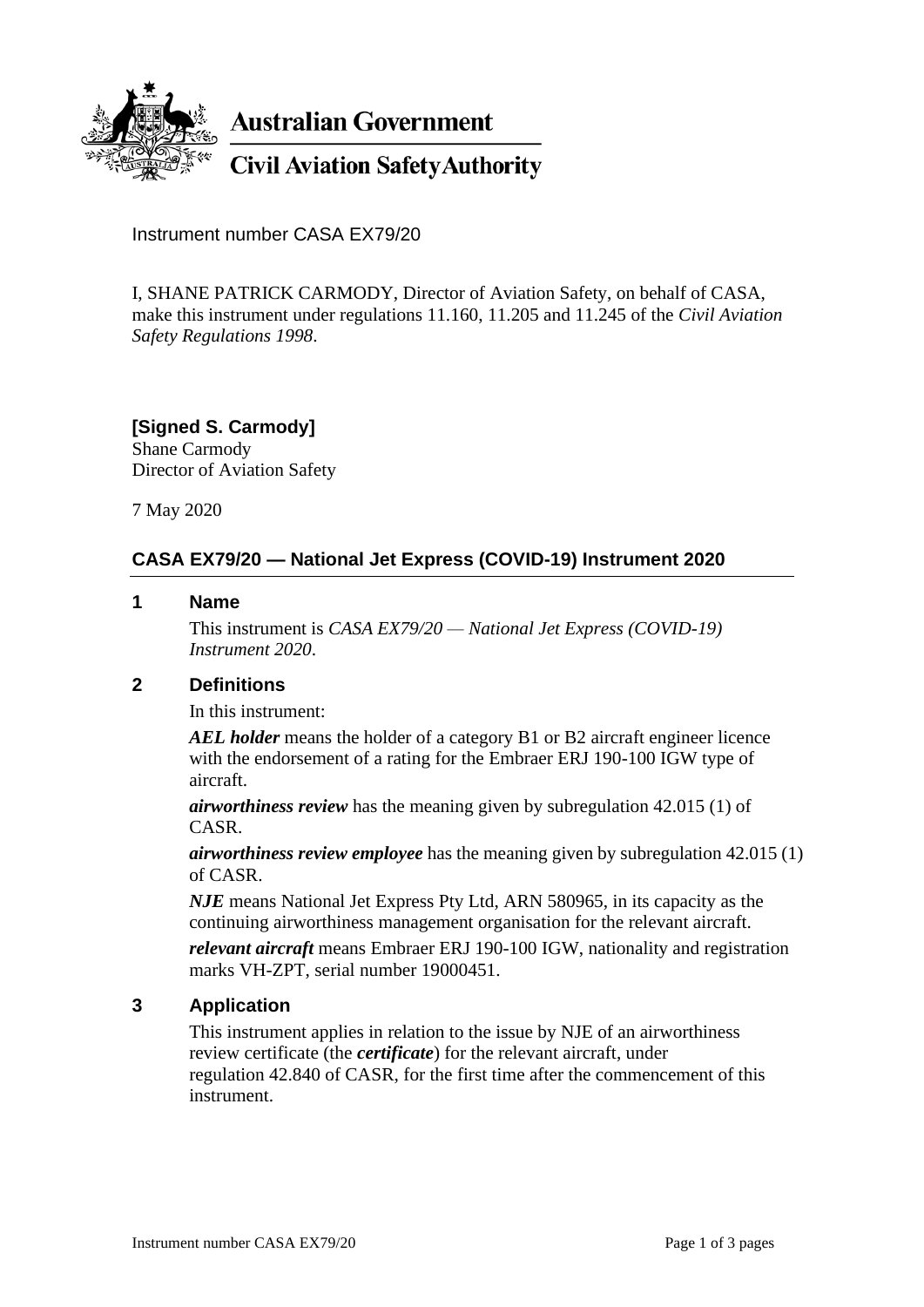## **4 Exemptions**

- (1) NJE is exempt from compliance with:
	- (a) paragraph 42.845 (b) of CASR to the extent an airworthiness review employee of NJE carries out an airworthiness review for the relevant aircraft and does not comply with subregulation 42.900 (3) of CASR in relation to the review; and
	- (b) paragraphs 42.845 (c) to (e) of CASR to the extent the requirement of each paragraph relating to subregulation 42.900 (3) of CASR has not been met; and
	- (c) regulation 42.850 of CASR to the extent:
		- (i) an individual issues the certificate on behalf of NJE under subregulation 42.840 (2) of CASR; and
		- (ii) the requirement mentioned in paragraph 42.845 (b) of CASR is not met because an airworthiness review employee of NJE carries out an airworthiness review for the relevant aircraft and does not comply with subregulation 42.900 (3) of CASR in relation to the review; and
	- (d) regulation 42.850 of CASR to the extent:
		- (i) an individual issues the certificate on behalf of NJE under subregulation 42.840 (2) of CASR; and
		- (ii) the requirement mentioned in paragraph  $42.845$  (c), (d) or (e) of CASR relating to subregulation 42.900 (3) of CASR has not been met; and
	- (e) regulation 42.905 of CASR to the extent an airworthiness review employee of NJE carries out an airworthiness review for the relevant aircraft, and the findings of the review relating to whether the requirements of subregulation 42.900 (3) of CASR are met for the aircraft are not recorded in writing; and
	- (f) regulation 42.910 of CASR to the extent the requirement of the regulation relating to subregulation 42.900 (3) of CASR has not been met; and
	- (g) regulation 42.915 of CASR to the extent the requirement of the regulation about the retention of the record mentioned in subregulation 42.905 (2) of CASR, relating to the requirements of subregulation 42.900 (3) of CASR, has not been met; and
	- (h) regulation 42.915 of CASR to the extent the requirement of the regulation about the retention of the record mentioned in subregulation 42.910 (1) of CASR, relating to the requirements of subregulation 42.900 (3) of CASR, has not been met.
- (2) Subsections (3) and (4) apply to an individual (the *individual*) who, under subregulation 42.840 (2) of CASR, issues the certificate on behalf of NJE.
- (3) The individual is exempt from compliance with regulation 42.855 of CASR to the extent the requirement mentioned in paragraph 42.845 (b) of CASR is not met because an airworthiness review employee of NJE carries out an airworthiness review for the relevant aircraft and does not comply with subregulation 42.900 (3) of CASR in relation to the review.
- (4) The individual is exempt from compliance with regulation 42.855 of CASR to the extent the requirement mentioned in paragraph 42.845 (c), (d) or (e) of CASR relating to subregulation 42.900 (3) of CASR has not been met.